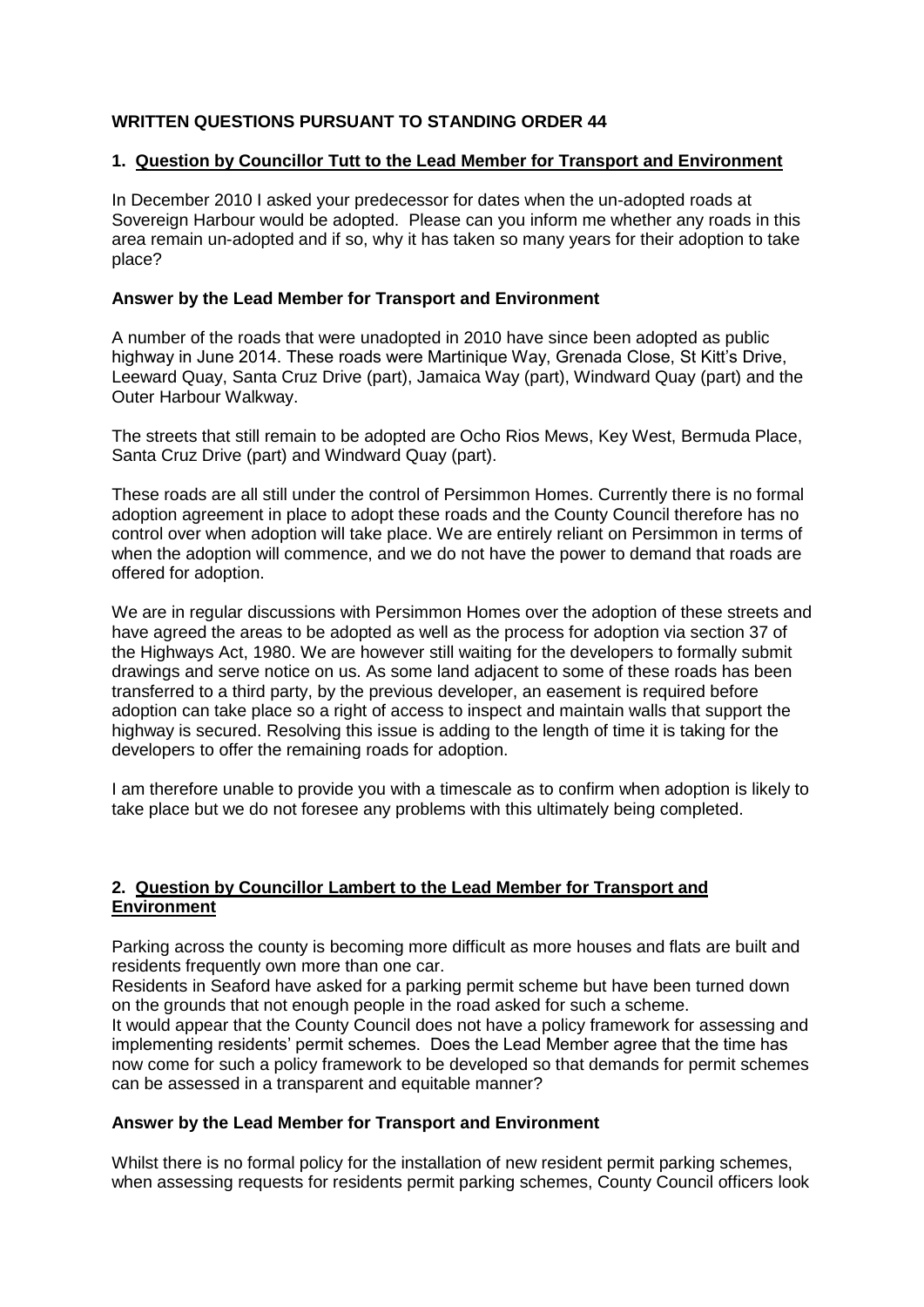at the number of requests or complaints received and generally would expect at least 40% of local addresses to support the installation of a permit scheme. It is not usual to introduce a resident permit scheme in a single road and this needs the support of the wider area so that the perceived problem is not simply transferred to adjacent residential areas.

Resident permit parking schemes provide a reasonable chance for car-owning residents to park near to although not necessarily directly outside their houses.

In assessing applications for new resident schemes or extensions to existing schemes, officers need to be guided by the level of local support for such schemes and have to take into account local conditions such as proximity to railway stations, shopping areas, hospitals, schools and other mitigating factors which may affect the level of parking by non-residents. Each request needs to be considered in its own merit, and all requests for a permit parking scheme are processed in a fair and consistent way.

More and more households now own more than one vehicle, placing a greater strain on the available kerb-space, and often generating complaints from other residents.

The times of operation need to be considered as well as prospective enforcement. It may be that a request for a permit scheme is not the most appropriate for example if most residents have suitable off-road parking. Equally there may be other remedies to combating commuter parking and school drop-off problems.

It must also be noted that there is a cost to introduce permits. The cost of the permits pays for the introduction, installation, ongoing maintenance, and enforcement of the scheme.

For these reasons outlined above it is felt that the assessment of and potential introduction of resident permit parking schemes should not be policy driven, but instead remain managed on an operational basis, with due consideration to the circumstances surrounding each application.

## **3. Question by Councillor Lambert to the Lead Member for Strategic Management and Economic Development**

Residents using Southern rail services have experienced unprecedented disruption and misery for months. People have lost jobs, students have missed critical exams and family life has been reduced to a shambles. The chaotic lack of a service is having a serious effect on the local economy as well as on individuals' health and wellbeing.

Southern have now issued a consultation document which appears to do away with the direct trains from Seaford to London, forcing people to change at Lewes. This is simply unacceptable. Seaford is the biggest town in Lewes District and we cannot allow it to be cut off in this way.

East Sussex County Council, West Sussex County Council and Surrey County Council are putting in a devolution bid to the government which argues that the south east has been a driver for the UK's return to economic growth. The partnership is also proposing to establish a Sub National Transport Body to provide a mechanism for the area to speak with one voice on transport infrastructure and to provide a single platform for strategic transport and infrastructure issues. How can this have any credibility with the current state of Southern?

Will the Leader write to the Secretary of State for Transport expressing serious concern about Southern's proposals and demand that the direct service from Seaford through